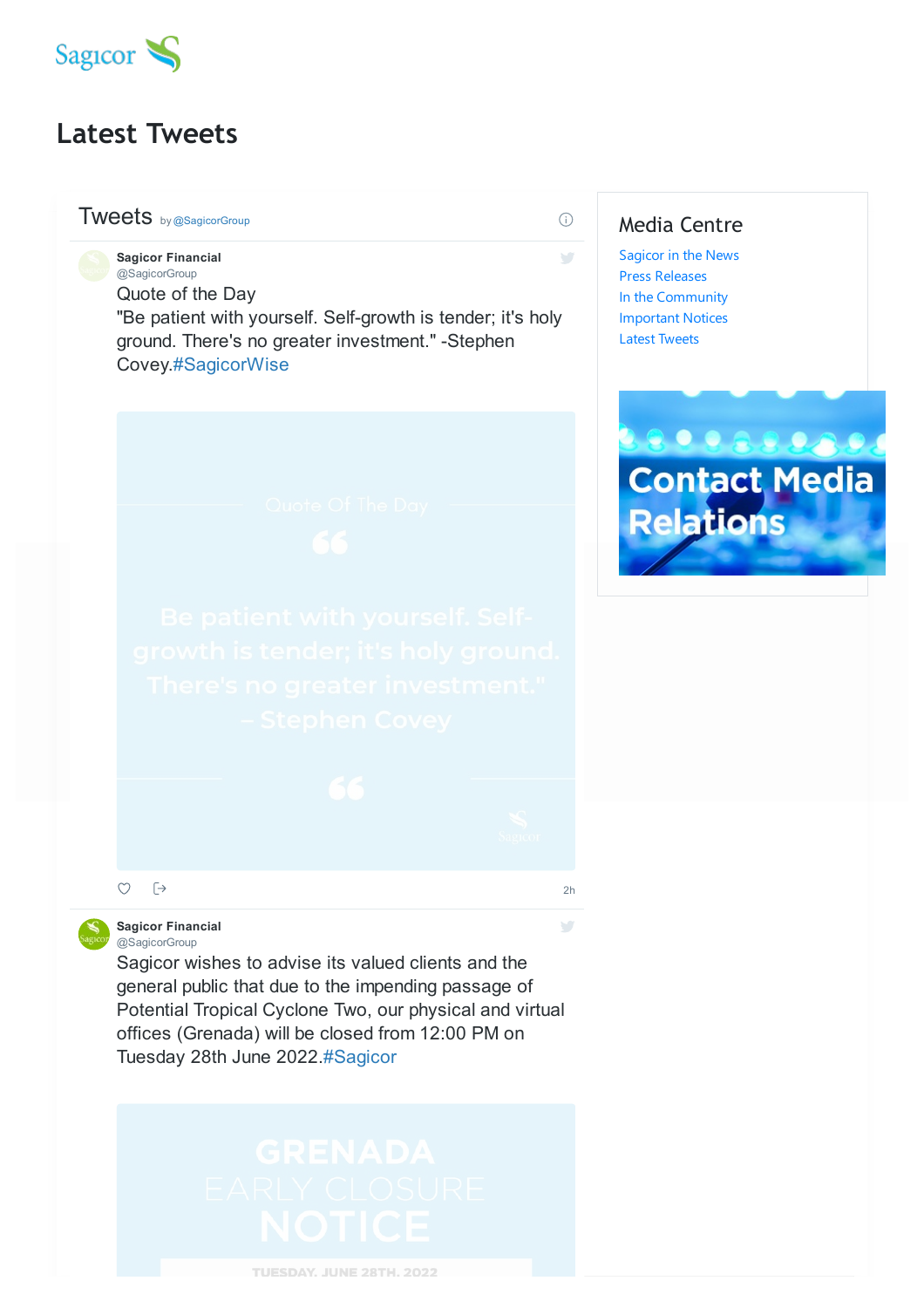

individuals, families and businesses to review their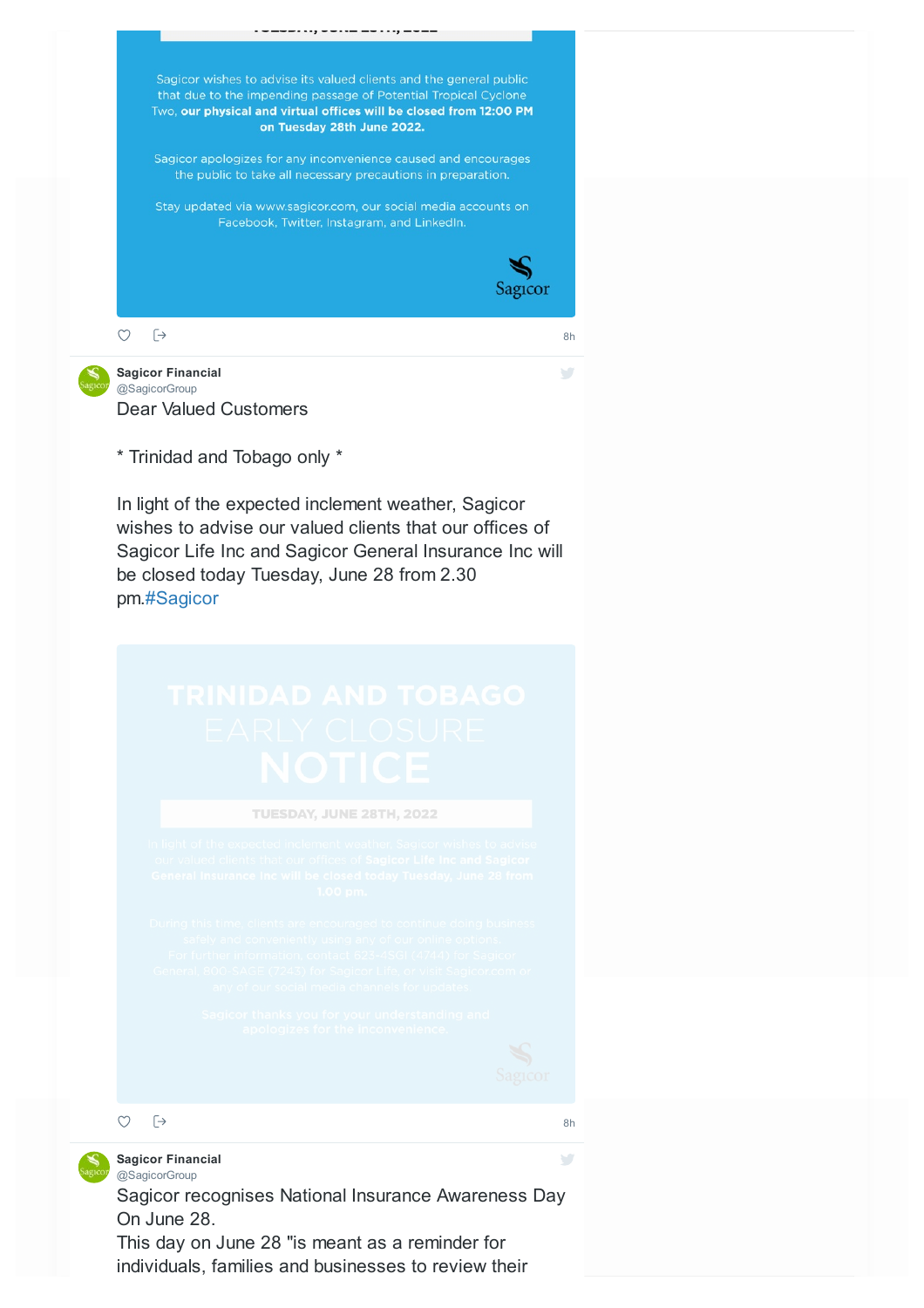insurance policies and take steps to prevent being underinsured."#SagicorCares #NationalInsuranceAwarenessDay2022





## **Sagicor Financial** @SagicorGroup

Sagicor General wishes Kohath Barron every success as he travels to The Caribbean Games, being staged in Guadeloupe from 29th June to 3rd July.#Sagicor #SagicorDominica #Dominica





12h

 $\sum$ 

 $\frac{1}{2}$ 

**Start Sagicor Financial** @SagicorGroup

Start doing the things you love in life today.#MotivationalMondays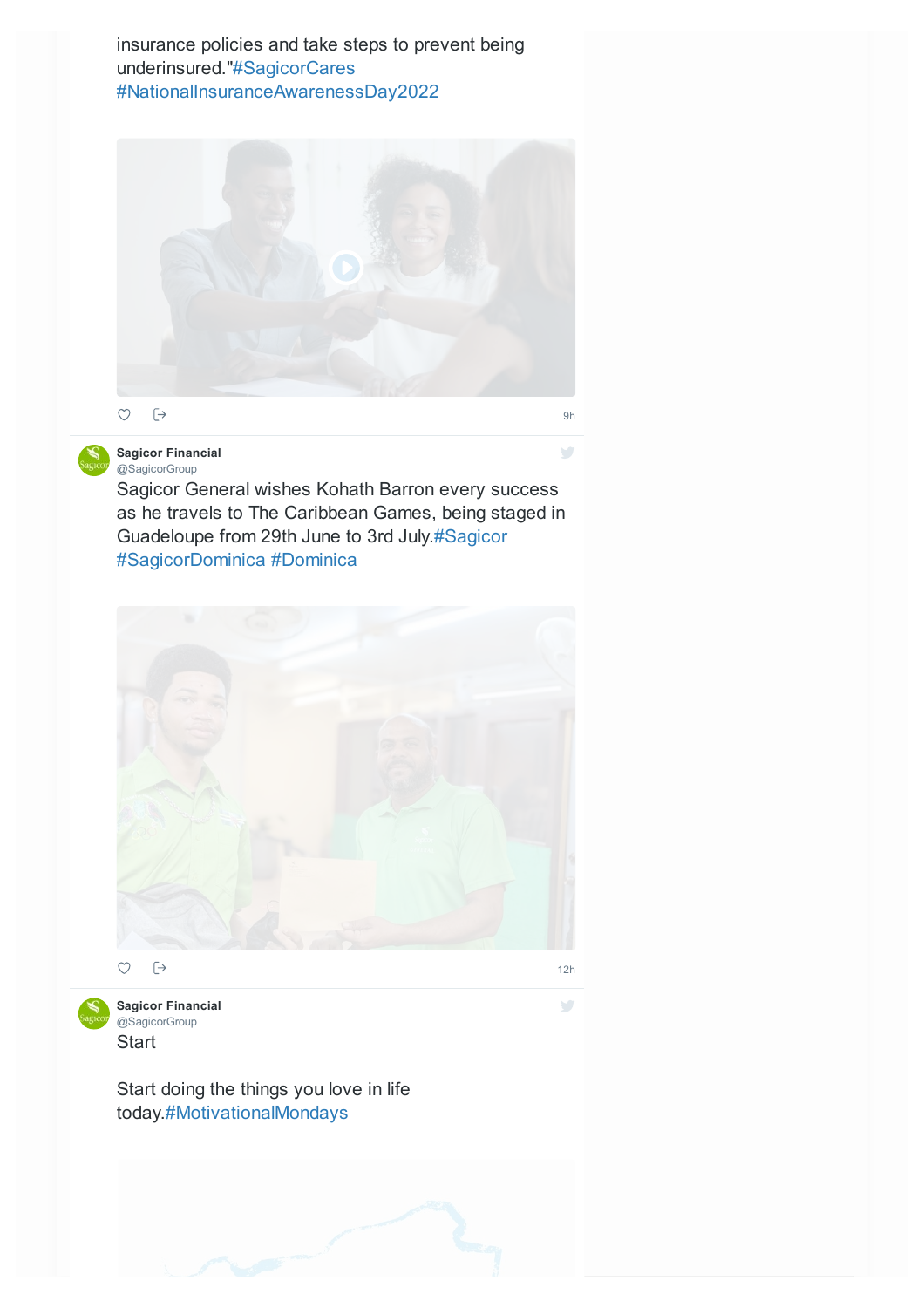

(Barbados market only)

Do you have what it takes?

Go to the careers link on sagicor.com to view further